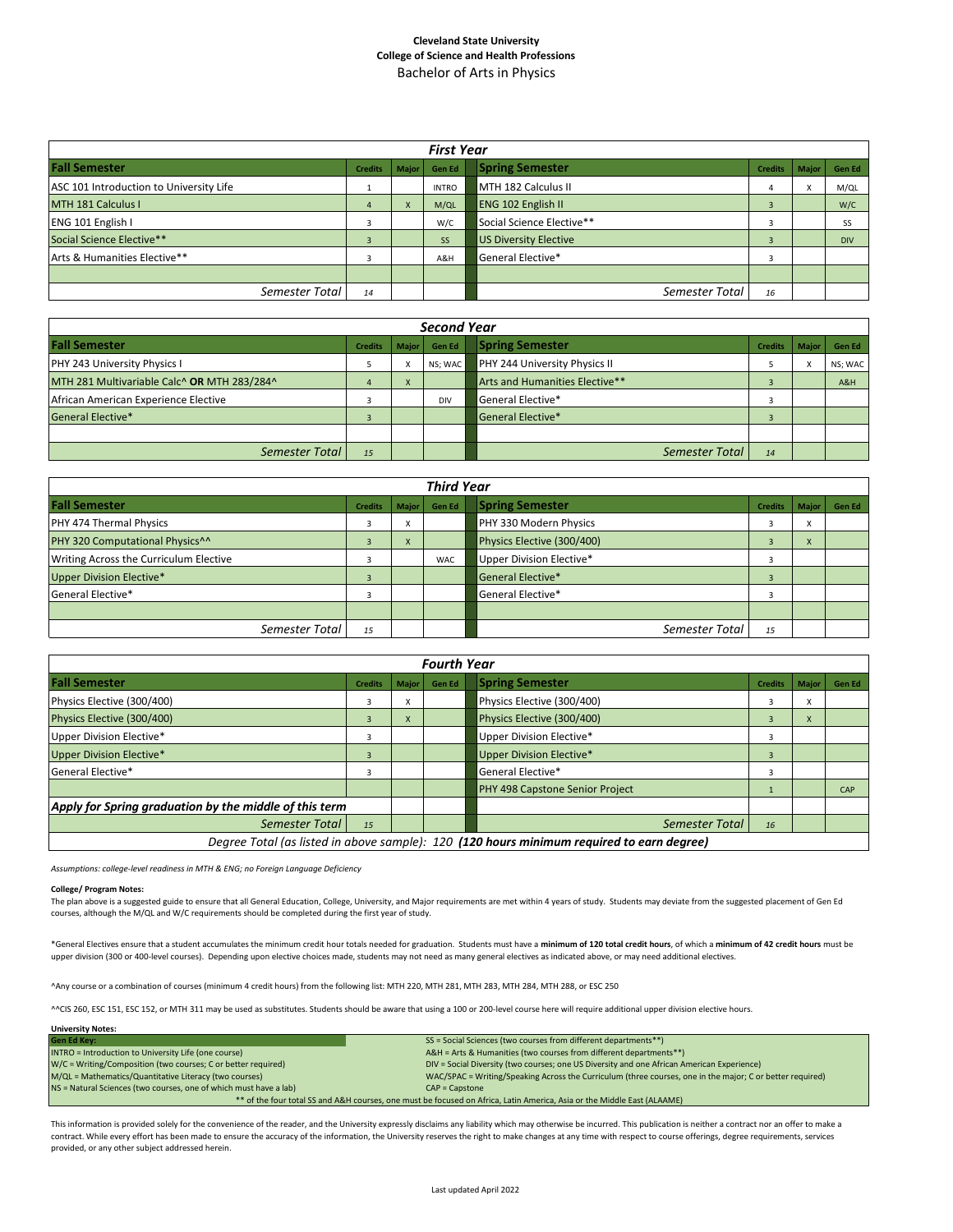## **Cleveland State University College of Sciences and Health Professions**

Bachelor of Arts in Physics

**CSUteach (license in Education)** 

|                                           | <b>First Year</b> |  |  |           |                                              |    |   |                           |           |                                              |  |  |                                     |  |  |
|-------------------------------------------|-------------------|--|--|-----------|----------------------------------------------|----|---|---------------------------|-----------|----------------------------------------------|--|--|-------------------------------------|--|--|
| <b>Fall Semester</b>                      |                   |  |  |           | Credits Major License Gen Ed Spring Semester |    |   |                           |           | Credits Major License Gen Ed Summer Semester |  |  | <b>Credits Major License Gen Ed</b> |  |  |
| ASC 101: Intro to University Life         |                   |  |  | Intro     |                                              |    |   |                           |           |                                              |  |  |                                     |  |  |
| ENG 101: College Writing I                |                   |  |  |           | W/C ENG 102: College Writing II              |    |   |                           | W/C       |                                              |  |  |                                     |  |  |
| BIO 200/201: Introductory Biology I + Lab |                   |  |  | <b>NS</b> | BIO 202/203: Introductory Biology II + Lab   |    |   | $\boldsymbol{\mathsf{x}}$ | <b>NS</b> |                                              |  |  |                                     |  |  |
| PSY 221: Adolescent Psychology            |                   |  |  | <b>SS</b> | PHY 241/243/H: University Physics I*         |    |   |                           | <b>NS</b> |                                              |  |  |                                     |  |  |
| MTH 181: Calculus I                       |                   |  |  | M/QL      | MTH 182: Calculus II                         |    | ́ | $\mathsf{x}$              | M/QL      |                                              |  |  |                                     |  |  |
|                                           |                   |  |  |           |                                              |    |   |                           |           |                                              |  |  |                                     |  |  |
| Semester Total                            | 15                |  |  |           | Semester Total                               | 16 |   |                           |           | Semester Total                               |  |  |                                     |  |  |

| <b>Second Year</b>                              |        |  |              |           |                                                 |     |  |           |            |                                                |  |  |                              |     |
|-------------------------------------------------|--------|--|--------------|-----------|-------------------------------------------------|-----|--|-----------|------------|------------------------------------------------|--|--|------------------------------|-----|
| <b>Fall Semester</b>                            |        |  |              |           | Credits Major License Gen Ed Spring Semester    |     |  |           |            | Credits Major License Gen Ed   Summer Semester |  |  | Credits Major License Gen Ed |     |
| EUT 201: Step 1: Inquiry Approaches to Teaching |        |  | $\lambda$    |           | EDB 242: Introduction to Education              |     |  | X         | <b>DIV</b> | African American Experience<br>Elective        |  |  |                              | DIV |
| PHY 242/244/H: University Physics II*           |        |  | $\mathsf{x}$ | <b>NS</b> | PHY 330: Modern Physics                         |     |  | $\lambda$ |            | CIS 151: Invitation to<br>Computing            |  |  |                              |     |
| CHM 261/266: General Chemistry I + Lab          |        |  |              | <b>NS</b> | CHM 262/267: General Chemistry II + Lab         |     |  | ж         | <b>NS</b>  |                                                |  |  |                              |     |
| MTH 281: Multivariable Calculus                 |        |  |              |           | PHY Elective: 3xx/4xx                           | - 3 |  |           |            |                                                |  |  |                              |     |
| Arts & Humanities Elective (**ALAAME)           | $\sim$ |  |              | A&H       | BIO 304/305: Population Biology & Ecology + Lab |     |  | x         |            |                                                |  |  |                              |     |
| Semester Total                                  | 17     |  |              |           | <b>Semester Total</b>                           |     |  |           |            | Semester Total                                 |  |  |                              |     |

|                                                 | <b>Third Year</b> |  |              |            |                                                |    |              |                           |            |                                              |    |  |                              |            |  |
|-------------------------------------------------|-------------------|--|--------------|------------|------------------------------------------------|----|--------------|---------------------------|------------|----------------------------------------------|----|--|------------------------------|------------|--|
| <b>Fall Semester</b>                            |                   |  |              |            | Credits Major License Gen Ed Spring Semester   |    |              |                           |            | Credits Major License Gen Ed Summer Semester |    |  | Credits Major License Gen Ed |            |  |
| EDB 302: Psychological Foundations of Education | 3                 |  | ᄌ            | <b>WAC</b> | <b>EUT 305: Classroom Interactions</b>         |    |              | $\lambda$                 |            | EDL 305: Content Area<br>Literacy            | 3  |  |                              |            |  |
| PHY Elective 3xx/4xx                            |                   |  |              |            | <b>PHY Elective: 3xx/4xx</b>                   |    |              |                           |            | STA 147: Statistical Concepts<br>with App    |    |  |                              | M/QL       |  |
| PHY 470: Environmental Physics                  | 3                 |  |              |            | PHY Elective: 3xx/4xx                          |    |              |                           |            | EDC 200: Div in Edu Setting                  |    |  | $\mathbf{v}$<br>$\lambda$    | <b>DIV</b> |  |
| GEO 100/101: Introduction to Geology + lab      |                   |  | $\mathsf{x}$ | <b>NS</b>  | <b>EVS 206: Intro to Environmental Science</b> |    | $\mathbf{x}$ | $\boldsymbol{\mathsf{x}}$ | <b>NS</b>  |                                              |    |  |                              |            |  |
| CIS 260: Introduction to Programming            |                   |  |              |            | PHY 201: Astronomy: Stars and Galaxies         |    |              |                           | <b>WAC</b> |                                              |    |  |                              |            |  |
|                                                 |                   |  |              |            |                                                |    |              |                           |            |                                              |    |  |                              |            |  |
| Semester Total                                  | 17                |  |              |            | Semester Total                                 | 15 |              |                           |            | Semester Total                               | -9 |  |                              |            |  |

| <b>Fourth Year</b>                                |                   |              |  |            |                                               |    |  |              |            |                                              |                |  |                              |  |
|---------------------------------------------------|-------------------|--------------|--|------------|-----------------------------------------------|----|--|--------------|------------|----------------------------------------------|----------------|--|------------------------------|--|
| <b>Fall Semester</b>                              |                   |              |  |            | Credits Major License Gen Ed Spring Semester  |    |  |              |            | Credits Major License Gen Ed Summer Semester |                |  | Credits Major License Gen Ed |  |
| EUT 417: Project Based Instruction in Science     |                   |              |  |            | EST 499: CSUteach STEM Apprentice Teaching II | 6  |  | x            |            |                                              |                |  |                              |  |
| EST 399: CSUteach STEM Apprentice Teaching I      |                   |              |  |            | EUT 210: Perspectives on Science & Math       | 5  |  | $\mathbf{x}$ | A&H/WAC    |                                              |                |  |                              |  |
| EUT 311: Research Methods                         |                   |              |  | WAC I      | CHM 255: Environmental Chemistry              | -0 |  | x            |            |                                              |                |  |                              |  |
| PHY Elective: 3xx/4xx                             |                   | $\mathsf{x}$ |  |            | Social Science Elective (**ALAAME)            | 3  |  |              | <b>SS</b>  |                                              |                |  |                              |  |
| PHY 474: Thermal Physics                          |                   | ᄌ            |  |            | PHY 498: Capstone Senior Project              |    |  |              | <b>CAP</b> |                                              |                |  |                              |  |
| <b>ESE 400: Introduction to Special Education</b> |                   |              |  | <b>WAC</b> |                                               |    |  |              |            |                                              |                |  |                              |  |
| Apply for Spring graduation prior to Sep 9th      |                   |              |  |            |                                               |    |  |              |            |                                              |                |  |                              |  |
| Semester Total                                    | 16                |              |  |            | <b>Semester Total</b>                         | 16 |  |              |            | Semester Total                               | $\overline{0}$ |  |                              |  |
|                                                   | Degree Total: 144 |              |  |            |                                               |    |  |              |            |                                              |                |  |                              |  |

Assumptions: college-level readiness in MTH & ENG; no Foreign Language Deficiency

**College/ Program Notes:** 

The plan above is a suggested guide to ensure that all General Education, College, University, and Major requirements are met within 4 years of study. Students may deviate from the suggested placement of Gen Ed courses, although the M/QL and W/C requirements should be completed during the first year of study.

144

\*Students must choose either PHY 243/H or PHY 244/H to meet WAC requirements. If one is not chosen, an additional WAC course will need to be added

Electives ensure that a student accumulates the minimum credit hour totals needed for graduation. Students must have a minimum of 120 total credit hours, of which a minimum of 42 credit hours must be upper division (300 or 400-level courses). Depending upon other elective choices made (3 credit hour vs. 4 credit hour courses), students may not need as many general electives as indicated above, or may need additional electives.

| <b>University Notes:</b>                                          |                                                                                                              |
|-------------------------------------------------------------------|--------------------------------------------------------------------------------------------------------------|
| <b>Gen Ed Kev:</b>                                                | SS = Social Sciences (two courses from different departments)                                                |
| INTRO = Introduction to University Life (one course)              | A&H = Arts & Humanities (two courses from different departments)                                             |
| W/C = Writing/Composition (two courses; C or better required)     | DIV = Social Diversity (two courses; one US Diversity and one African American Experience)                   |
| M/QL = Mathematics/Quantitative Literacy (two courses)            | WAC/SPAC = Writing/Speaking Across the Curriculum (three courses, one in the major; C or better required)    |
| NS = Natural Sciences (two courses, one of which must have a lab) | $CAP = Casstone$                                                                                             |
|                                                                   | ** of the SS and A&H courses, one must be focused on Africa, Latin America, Asia or the Middle East (ALAAME) |

This information is provided solely for the convenience of the reader, and the University expressly disclaims any liability which may otherwise be incurred. This publication is neither a contract nor an offer to make a con While every effort has been made to ensure the accuracy of the information, the University reserves the right to make changes at any time with respect to course offerings, degree requirements, services provided, or any other subject addressed herein.